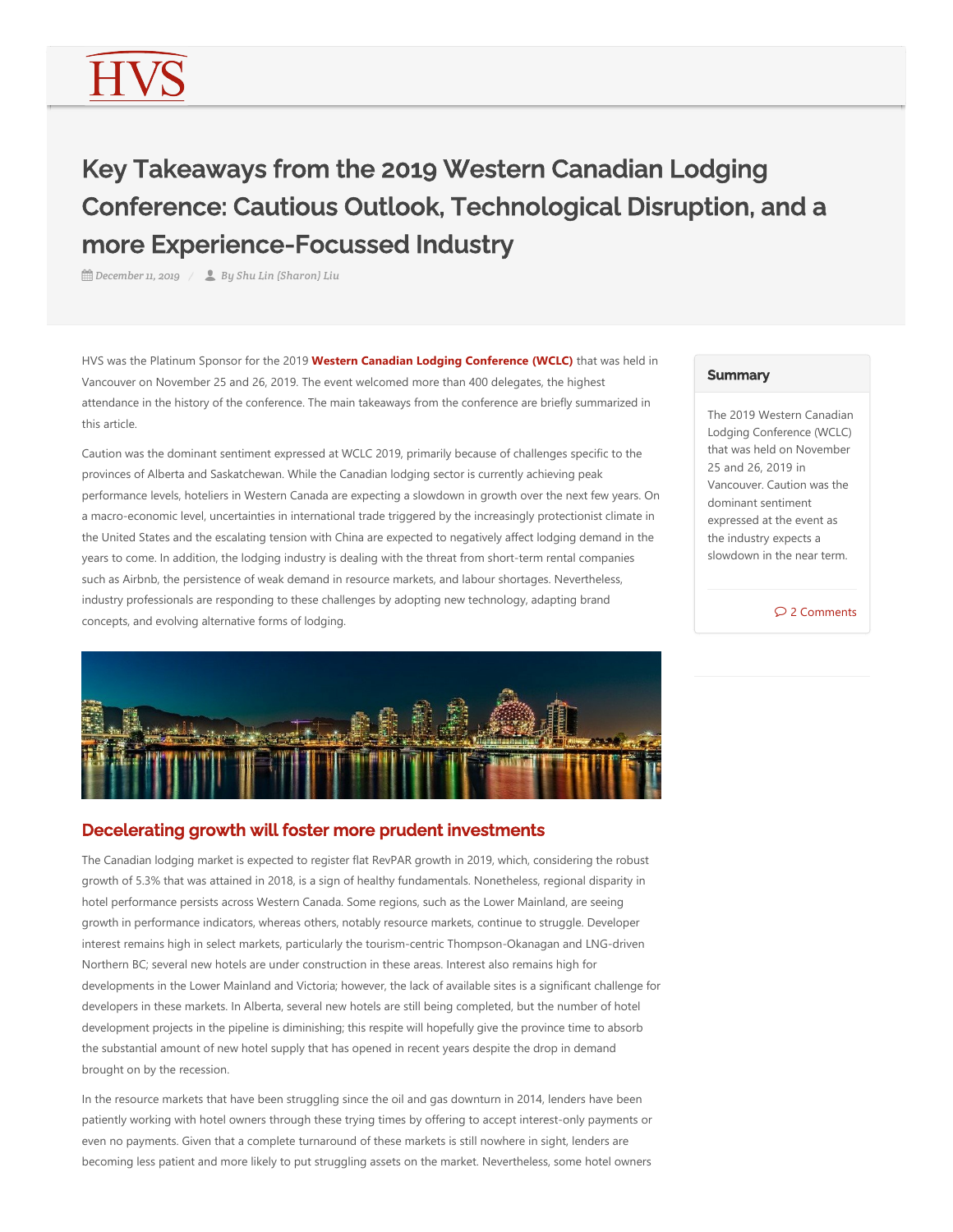familiar with the boom-bust cycles of the resource sector remain interested in these markets in hope of generating a higher return through long holding periods. Overall, the market has been seeing fewer acquisitions and more property renovations. Given the elevated risks, hotel owners are more in favour of enhancing their existing properties than acquiring new assets.

#### Escalating development costs

Hotel development costs have been on the rise in recent years. For desirable markets in BC, such as the Lower Mainland and the Thompson‐Okanagan, the high cost of land has contributed to the increase in development costs. Despite the slowing domestic economy, employment levels remain high across Western Canada; high labour costs and tight labour markets have extended the construction timeline, thereby increasing overall development costs.

Many hotel developers have turned to modular construction for product consistency and to shorten the overall development timeline, especially for developments in locations with a cold climate that reduces the length of the construction season. There are risks specific to modular developments, including potential complications in construction contracts, more difficulty in implementing brand‐mandated changes to hotel configuration, and higher costs associated with installation and importing components from overseas. Large hotel brands, including Marriott, have begun actively encouraging modular builds, and lenders are becoming savvier in issuing loans for modular projects. As such, the Canadian market is likely going to see an increase in modular developments. The cost of modular construction should also decrease in the near term as more local options become available.

Other recommended development‐cost control methods include more‐accurate budgeting, early engagement with construction firms for better recommendations on materials and construction timing, and frequent conversations with all parties involved in the project to reduce the number of adjustments as the project moves forward.

#### Developer interest in mixed-use projects on the rise

With the decline in the return on residential developments in many metropolitan centres in Western Canada, more developers are looking into mixed‐use developments to maximize property yield. Vancouver, the largest lodging market in Western Canada, has been losing hotel inventory in the recent years as developers make way for more residential developments in the downtown core. This has increased the willingness of the city council to grant more density for developments that include a hotel component.

The potential for synergy is the greatest advantage of a mixed-use hotel development. Condominiums can command a premium when affiliated with a known hotel brand, and residential users of the development are able to enjoy the hotel's facilities and amenities. However, the holding period for mixed-use hotel properties is typically longer than that of a residential or office development, because hotels are riskier investments relative to other asset classes and require more time for performance to stabilize. The separation of air rights for each component of the development can also make a mixed‐use development more challenging. Crucial to the success of a mixed‐use development is the alignment of interests among all stakeholders and whether each component of the development appropriately serves the location and the overall market.

#### Emerging technological disruptors

New technology disruptors are now entering the Canadian lodging market. Sonder and Cozystay offer products aimed at creating a more streamlined user experience through technology and reduced face-to-face customer touchpoints, allowing operators to reduce labour costs and freeing them to invest more into value‐creating services and amenities. Both companies will abide by hotel taxation and zoning regulations and contribute to destination marketing, but will typically have operations at a smaller scale, occupying only a few rooms to a few floors through purchasing strata units or signing lease agreements in rental buildings. Because of their business models, these products should allow new participants to enter into markets with high barriers to entry, as the guestrooms will often be in existing properties.

Short-term rental companies such as Airbnb have been gaining market share in all of Canada's key lodging markets, and the lack of regulation and comparable taxation have been points of contention for many in the hotel sector. The Hotel Association of Canada (HAC) continued to actively lobby for a fair playing field in 2019,